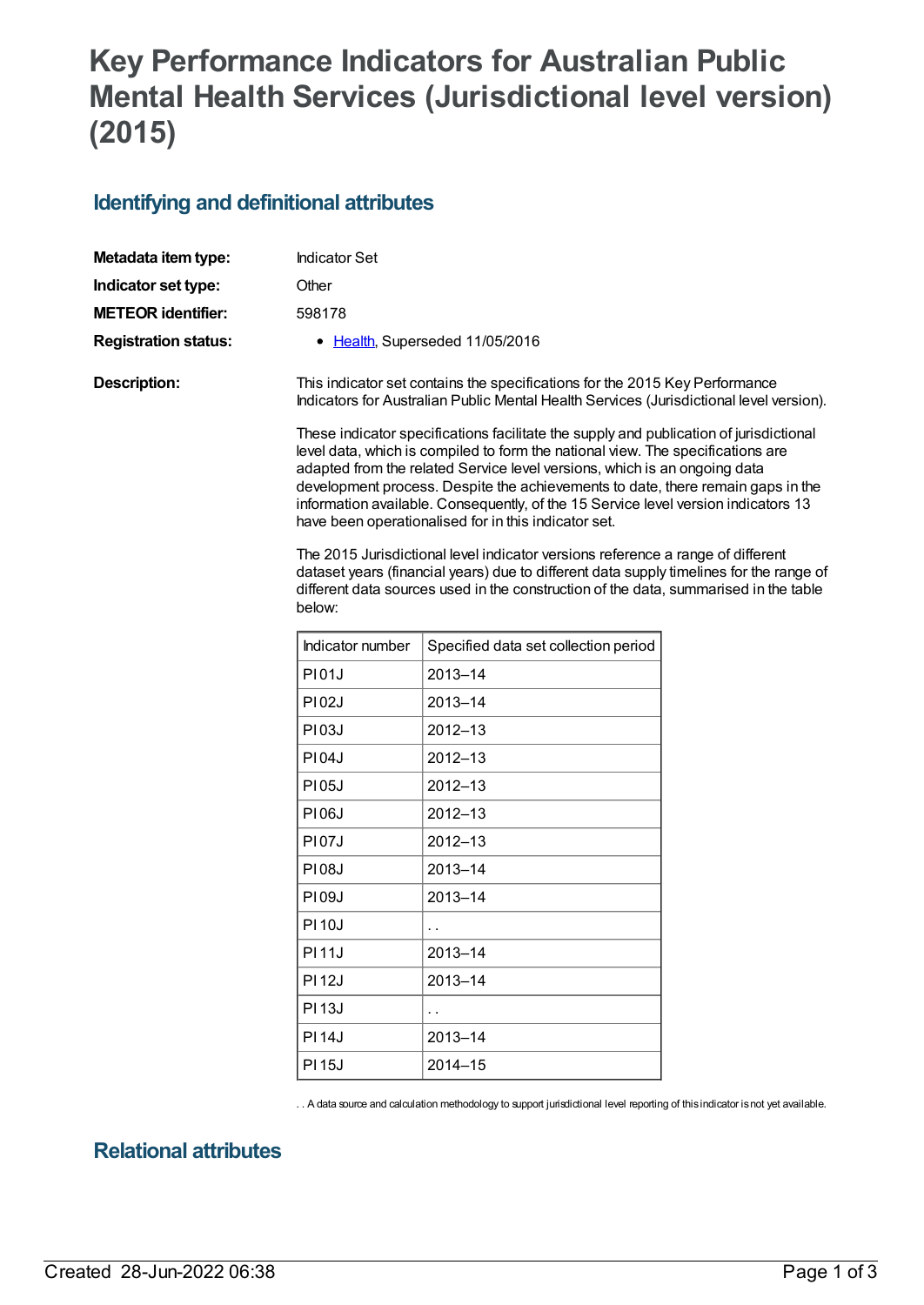| Related metadata<br>references:             | See also Key Performance Indicators for Australian Public Mental Health Services<br>(2015)                                                                             |  |  |
|---------------------------------------------|------------------------------------------------------------------------------------------------------------------------------------------------------------------------|--|--|
|                                             | • Health, Superseded 11/05/2016                                                                                                                                        |  |  |
|                                             | Has been superseded by Key Performance Indicators for Australian Public Mental<br>Health Services (Jurisdictional level version) (2016)                                |  |  |
|                                             | • Health, Superseded 14/06/2017                                                                                                                                        |  |  |
| Indicators linked to this<br>Indicator set: | KPIs for Australian Public Mental Health Services: P101J - Change in consumer's<br>clinical outcomes, 2015<br>Health, Standard 19/11/2015                              |  |  |
|                                             | <u>KPIs for Australian Public Mental Health Services: PI02J - 28 day readmission</u><br>rate, 2015<br>Health, Standard 19/11/2015                                      |  |  |
|                                             | KPIs for Australian Public Mental Health Services: PI03J - National Service<br>Standards compliance, 2015<br>Health, Standard 19/11/2015                               |  |  |
|                                             | <u> KPIs for Australian Public Mental Health Services: PI04J – Average length of acute</u><br>inpatient stay, 2015<br>Health, Standard 19/11/2015                      |  |  |
|                                             | <u> KPIs for Australian Public Mental Health Services: PI 05J - Average cost per acute</u><br>admitted patient day, 2015<br>Health, Standard 19/11/2015                |  |  |
|                                             | <b>KPIs for Australian Public Mental Health Services: PI06J - Average treatment days</b><br>per three-month community care period, 2015<br>Health, Standard 19/11/2015 |  |  |
|                                             | KPIs for Australian Public Mental Health Services: PI07J - Average cost per<br>community treatment day, 2015<br>Health, Standard 19/11/2015                            |  |  |
|                                             | KPIs for Australian Public Mental Health Services: PI08J - Proportion of<br>population receiving clinical mental health care, 2015<br>Health, Standard 13/04/2016      |  |  |
|                                             | KPIs for Australian Public Mental Health Services: PI09J - New client index, 2015<br>Health, Standard 19/11/2015                                                       |  |  |
|                                             | KPIs for Australian Public Mental Health Services: PI 11J - Rate of pre-admission<br>community care, 2015<br>Health, Standard 19/11/2015                               |  |  |
|                                             | <u>KPIs for Australian Public Mental Health Services: PI 12J – Rate of post-discharge</u><br>community care, 2015<br>Health, Standard 19/11/2015                       |  |  |
|                                             | KPIs for Australian Public Mental Health Services: PI 14J - Outcomes readiness,<br>2015<br>Health, Standard 19/11/2015                                                 |  |  |
|                                             | KPIs for Australian Public Mental Health Services: PI 15J - Rate of seclusion, 2015<br>Health, Standard 19/11/2015                                                     |  |  |
| Collection and usage attributes             |                                                                                                                                                                        |  |  |

## **Collection and usage attributes**